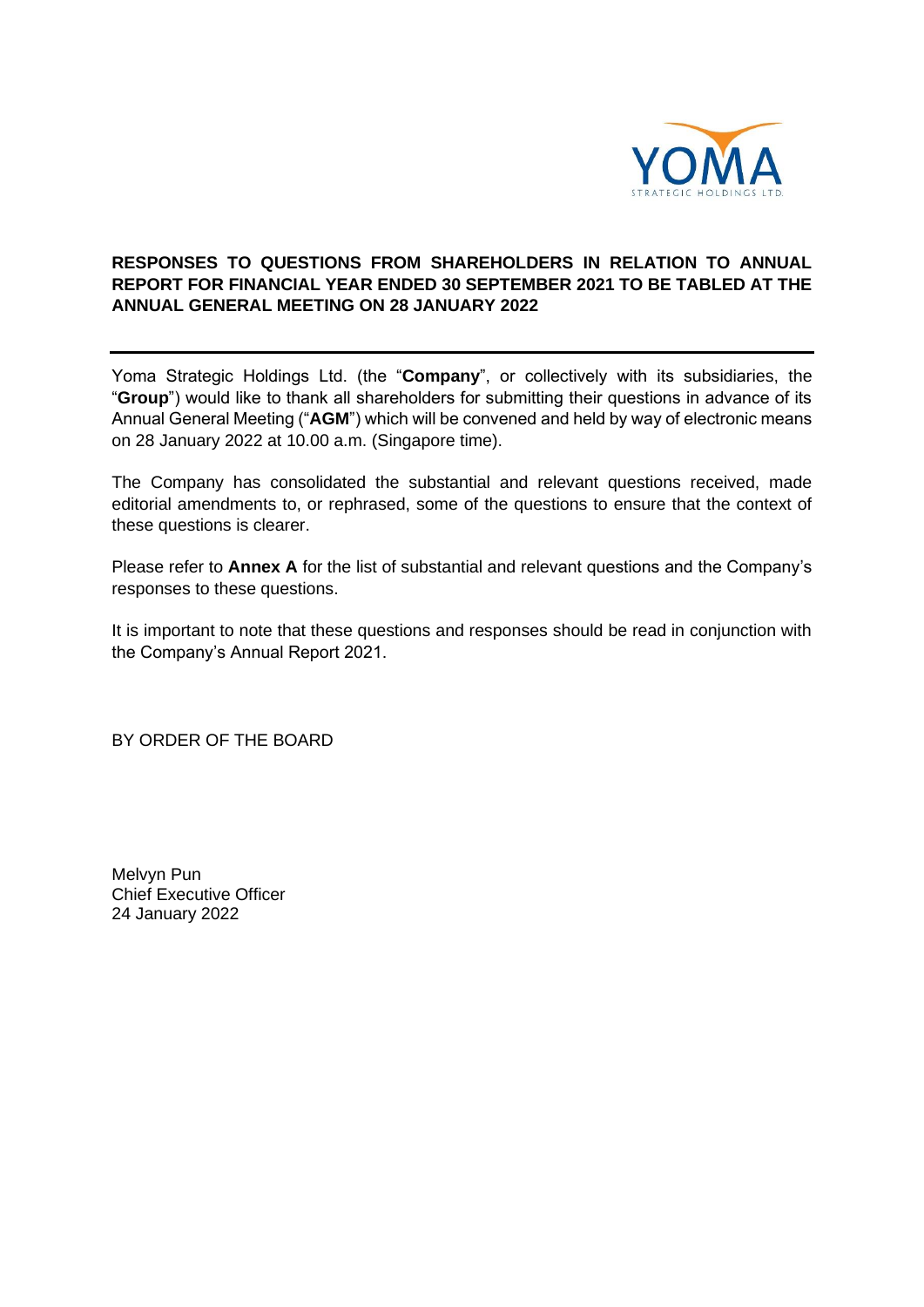

# **ANNEX A: QUESTION FROM SHAREHOLDERS AND THE COMPANY'S RESPONSE**

#### **Question 1:**

- How are the company's operations affected by the political situation in Myanmar?
- What are the plans to overcome the impact of the political situation in Myanmar?
- What is the outlook of the company?
- Does Yoma Strategic feel confident about thriving (breaking even or better) during this period of uncertainty in Myanmar? How does it plan to stay solvent?
- Please give details of the operation condition in Myanmar. Moving ahead is the business operating situation getting better in Myanmar, please explain.

#### **Company's response:**

It has been a challenging year for Myanmar with substantial uncertainty in the economic and business environment since 1<sup>st</sup> February 2021 followed by a third wave of COVID-19 in July. Group revenue declined by 15.5% year-on-year while The Group's operations faced significant disruptions, including nationwide curfews, travel restrictions and border closures, temporary shut downs of 4G mobile and internet services and other disruptions to the banking system including cash shortages. Further information can be found in the Group's unaudited financial statements for the six months ended 31 March 2021 and for the full financial year ended 30 September 2021 and in the Annual Report 2021.

Whilst uncertainty remains in the current environment, the Group believes that it is in a strong position to weather these challenges. In particular, the Group intends to focus on its real estate businesses and on Wave Money, where the combination of strong market leading positions, unique business offerings to customers, and healthy underlying demand provide reasons to remain optimistic in the Group's future. The competitive landscape in Myanmar has also shifted with reduced competition compared to the pre-COVID environment across most of the Group's businesses.

#### **Question 2:**

Are there any plans for fundraising?

#### **Company's response:**

The Group is actively managing its balance sheet and is currently undergoing a deleveraging exercise and exploring potential asset disposals. Whilst there are no concrete plans for additional fundraising, the Group will remain open to all possible fundraising opportunities.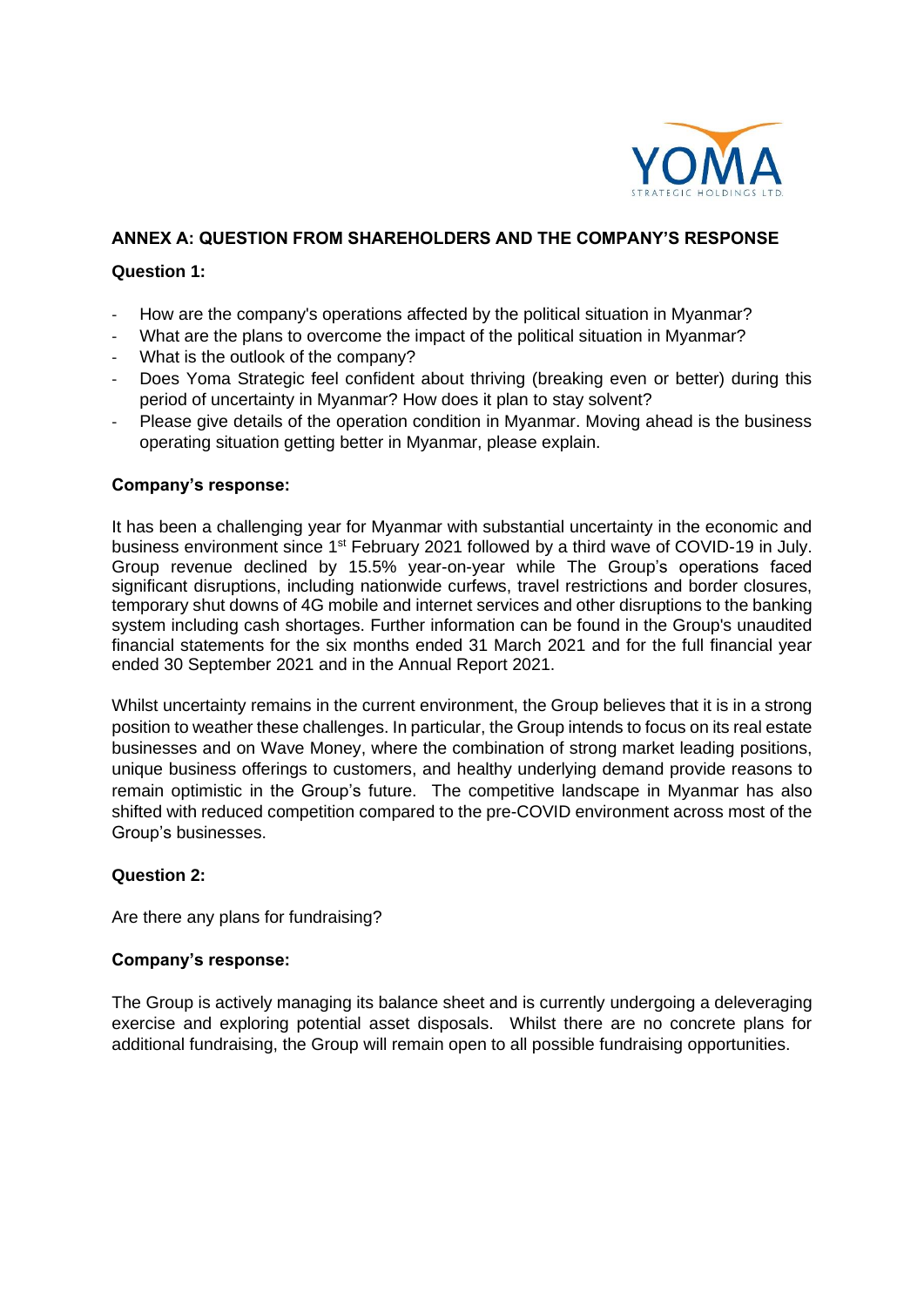

## **Question 3:**

What is the progress in the digital payments business?

## **Company's response:**

The Group is optimistic about the Wave Money business. Wave Money demonstrated resilience as it weathered major disturbances, such as the 4G mobile shutdown in March and April as well as the cash shortages in the market. Over-the-counter money transfers, digital transaction volumes and digital monthly active users for the e-wallet have all recovered substantially since June 2021, and the trend is expected to continue. Digitalization of the economy, in particular in financial services, is accelerating with the Central Bank of Myanmar making this a priority and Myanmar consumers increasingly accepting these methods of payment. Furthermore, the Group believes that Wave Money will be at the heart of the Group's digital ecosystem and that taking a controlling stake in Wave Money would allow for greater collaboration between Wave Money and the Group's other businesses through the contribution of certain payment functions as well as a closer alignment of new products and features on the WavePay app.

# **Question 4:**

Any strategic plans for the company with new strategic partners?

#### **Company's response:**

The Group is honored to have developed a number of strong strategic partnerships with prominent international business groups, such as Ayala Corporation and Mitsubishi Corporation. These partnerships have been particularly beneficial to the Group in leveraging the wealth of knowledge and advice from our partners during these difficult times. Building strong partnerships with best-in-class business groups will remain a core business philosophy for Yoma Strategic.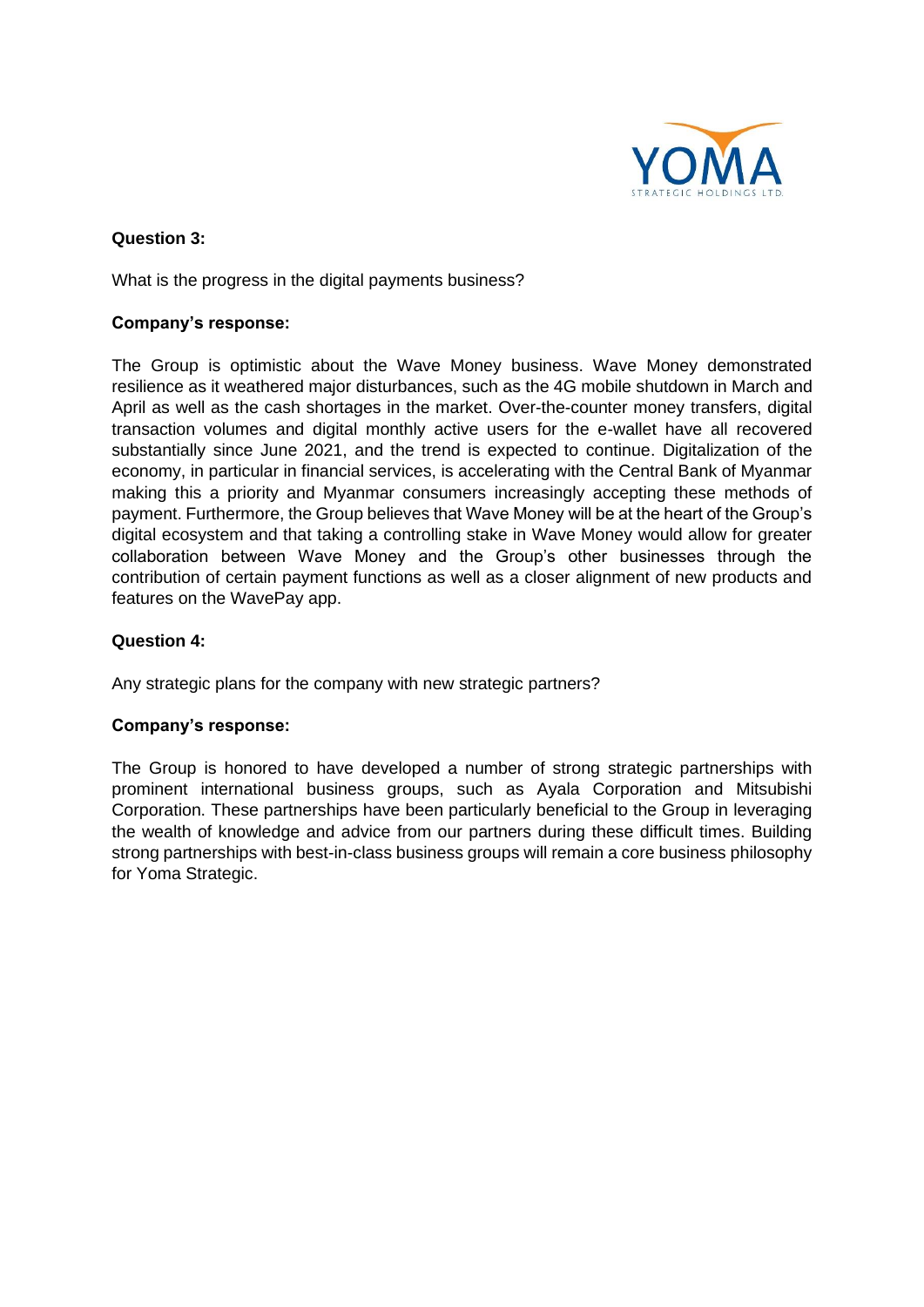

# **Question 5:**

What is the status of how the 2nd tranche of Ayala investment into Yoma will be resolved?

## **Company's response:**

The Company had on 29 December 2021 informed shareholders that it has restructured the Second Tranche Placement Shares into a perpetual loan (the "Restructured Loan"). The Restructured Loan does not have a maturity date and based on its terms, it will be accounted for within the capital and reserves attributable to equity holders of the Company under equity and not as a borrowing under liabilities. The repayment of the Restructured Loan may only be made by way of allotment and issuance of new shares in the Company. Furthermore, the Restructured Loan must be redeemed upon the satisfaction of certain conditions including a ruling from the Securities Industry Council (which as at the date of this announcement remains pending) and a minimum 7-day volume weighted average price of a share of the Company which is equal to or exceeds S\$0.45. Please refer to the Company's announcement dated 29 December 2021 for more information.

# **Question 6:**

- Has the Company evaluated whether the portfolio of brands that Yoma F&B holds is still relevant and attractive to the taste buds of the Myanmar people?
- Is Yoma F&B continually refreshing its F&B offering to remain relevant and attractive to the evolving taste and preferences of the Myanmar people? If so, could the company elaborate how it has done so? Any new brands/F&B offerings?

#### **Company's response:**

The Group's two F&B brands remain popular for the Myanmar people. YKKO is one of the most recognized restaurant brands in the country, and KFC remains the largest international QSR brand by providing high quality food at a reasonable value proposition and continuing to launch new limited-time offers to cater to local tastes. Both brands have remained operational throughout periods of significant market disruption.

There are no immediate plan to expand the Group's current F&B offerings. The Group is now focused on profitability over growth, and accordingly in FY2021, the Group decided to shut down the two smaller F&B brands – Little Sheep Hotpot and Auntie Anne's<sup>TM</sup> – as well as to close approximately 30% of its restaurant locations. These steps have contributed to better financial performance in the Yoma F&B business.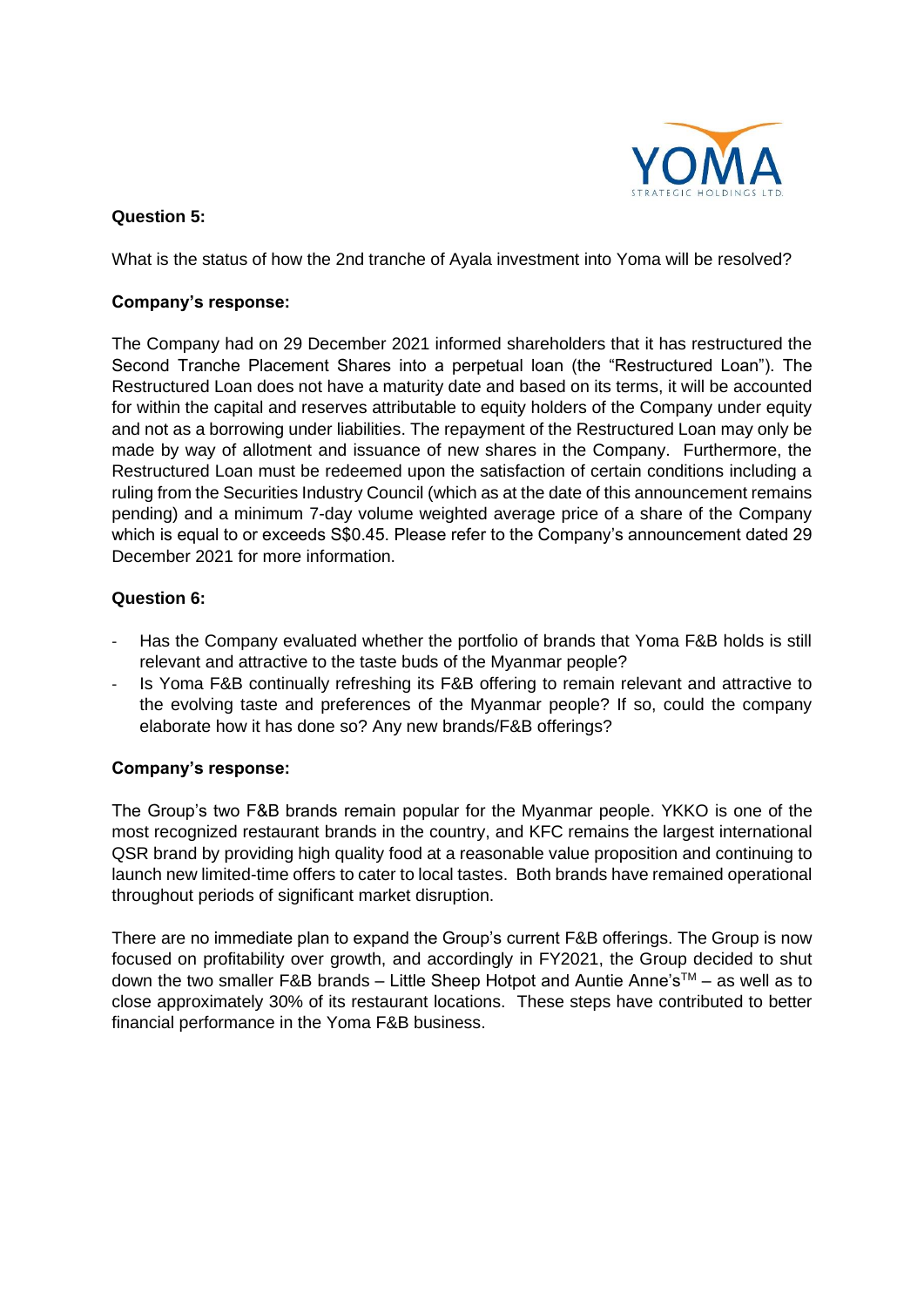

## **Question 7:**

What is the Company doing to manage its currency exposures? Please elaborate.

#### **Company's response:**

The Group has proactively taken measures to mitigate its exposure to foreign exchange risks. As much as possible, the Group tries to link its revenues to USD , whilst prioritizing its expenses in MMK. For example, large property sales tend to be quoted and negotiated in USD, and the long-term recurring contracts in Yoma Land's property leasing business and in Yoma Fleet's automotive leasing business are substantially denominated in USD. Where possible, major expenses, such as construction costs at Yoma Land and food items at Yoma F&B, are increasingly sourced in Myanmar as part of the shift towards MMK expenditures.

# **Question 8:**

- Would it be feasible for the Company to borrow more in MMK and less in USD to allow for "natural hedging"? If not, why not?
- Could the Company restructure its debt to be denominated in MMK instead of USD? Does the Company intend to do so? If not, why not?

#### **Company's response:**

Over the last 2 years, the Group has gradually increased its MMK-denominated borrowings to the current level of MMK 80 billion in order to hedge the parts of its businesses that transact in MMK. The Group maintains strong relationships with key local banks and continues to monitor its local currency exposure in order to optimize its capital structure.

The Group is also making a concerted effort to reduce its overall debt profile. In FY2021 gross repayments of borrowings were USD 28.6 million, and the Group's pro-forma gearing ratio reduced to 27.7%. The Group has revised the payment schedules for certain loan facilities and discussions regarding covenant frameworks remain ongoing. It will continue to engage with its lenders to ensure a stable liquidity position and minimize any adverse impact to the Group.